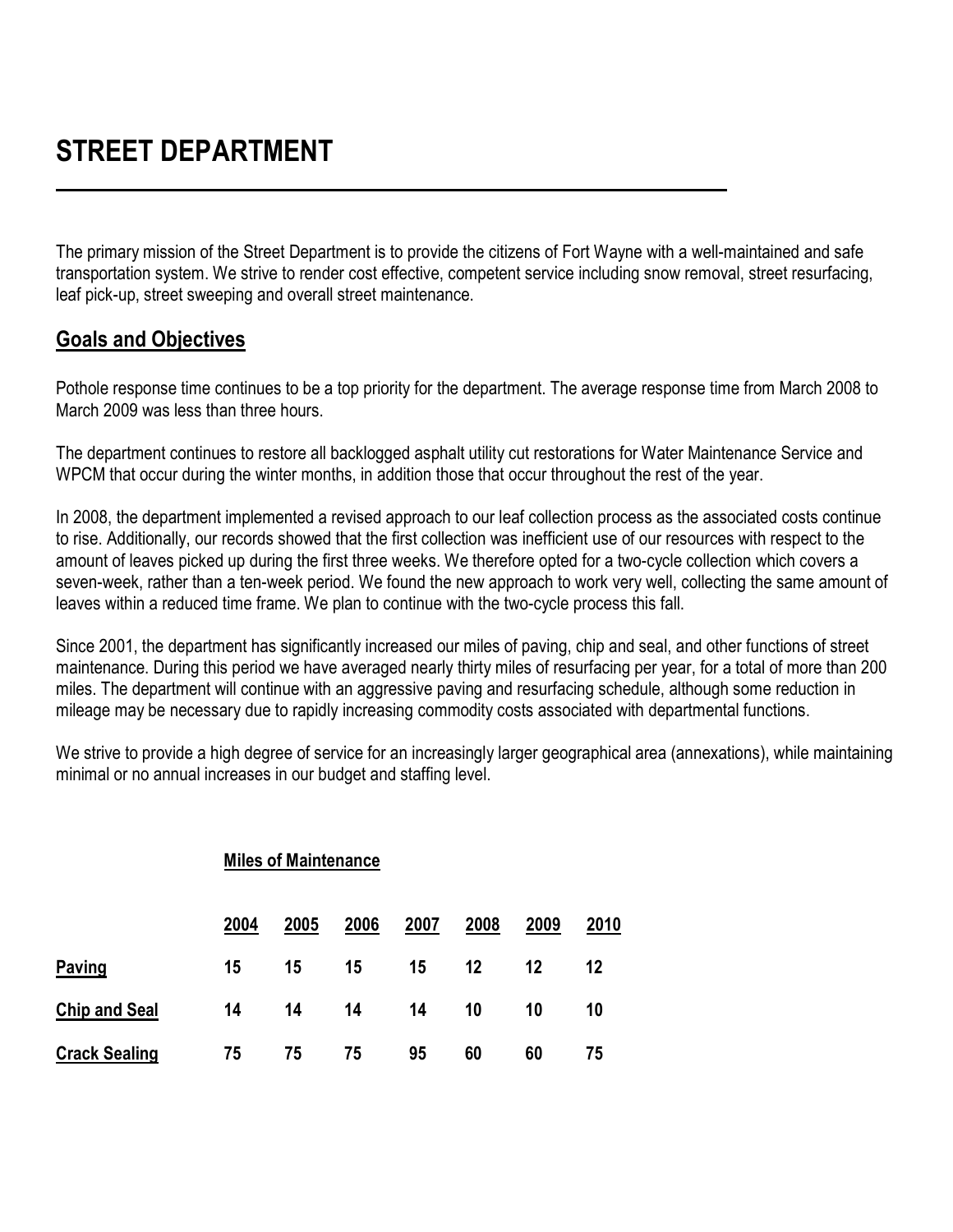|                                     | 2008<br><b>ACTUAL</b> | 2009 ACTUAL<br><b>THRU</b><br>30-Jun-2009 | 2009 REVISED<br><b>BUDGET</b> | 2010<br><b>SUBMITTED</b> | \$ INCREASE<br>(DECREASE)<br>FROM 2009 APPR | % CHANGE<br><b>FROM 2009</b><br>APPR<br>TO 2010 |
|-------------------------------------|-----------------------|-------------------------------------------|-------------------------------|--------------------------|---------------------------------------------|-------------------------------------------------|
| 5111 TOTAL WAGES                    | 4,505,143             |                                           | 4,215,082                     | 4,135,722                | (79, 360)                                   | $-1.88%$                                        |
| 5131 PERF - EMPLOYERS SHARE         | 307,000               |                                           | 298,343                       | 312,768                  | 14,425                                      |                                                 |
| 5132 FICA                           | 337,197               |                                           | 322,452                       | 316,382                  | (6,070)                                     |                                                 |
| 5134 LIFE MEDICAL & HEALTH INSURAN  | 954,000               |                                           | 954,000                       | 1,049,400                | 95,400                                      |                                                 |
| 5136 UNEMPLOYMENT COMPENSATION      | 4,426                 |                                           | 4,211                         | 4,137                    | (74)                                        |                                                 |
| 5137 WORKERS COMP INSURANCE         | 153,180               |                                           | 155,214                       | 161,667                  | 6,453                                       |                                                 |
| 513A PERF - EMPLOYEES/PD BY CITY    | 131,570               |                                           | 123,456                       | 121,072                  | (2, 384)                                    |                                                 |
| 513C PRODUCTIVITY BONUS             | 425                   |                                           | 90,000                        | 87,000                   | (3,000)                                     |                                                 |
| 513R RETIREES HEALTH INSURANCE      | 36,000                |                                           | 36,000                        | 69,300                   | 33,300                                      |                                                 |
| 5161 WAGE SETTLEMENT/SEVERANCE PAY  | 46,535                |                                           |                               |                          |                                             |                                                 |
| <b>Total 5100</b>                   | \$6,475,475           | \$3,155,510                               | \$6,198,758                   | \$6,257,448              | \$58,690                                    | 0.95%                                           |
| 5212 STATIONERY & PRINTED FORMS     | 701                   |                                           | 600                           | 600                      |                                             |                                                 |
| 5214 SAFETY ITEMS/SUPPLIES          | 23,250                |                                           | 24,000                        | 24,000                   |                                             |                                                 |
| 5219 OTHER OFFICE SUPPLIES          | 2,035                 |                                           | 1,800                         | 1,800                    |                                             |                                                 |
| 5231 GASOLINE                       | 52,878                |                                           | 60,000                        | 52,552                   | (7, 448)                                    |                                                 |
| 5232 DIESEL FUEL / FUEL OIL         | 563,796               |                                           | 540,000                       | 485,360                  | (54, 640)                                   |                                                 |
| 5233 OIL                            | 1,298                 |                                           | 3,000                         | 3,000                    |                                             |                                                 |
| 5235 PROPANE FUEL                   | 2,271                 |                                           | 1,800                         | 1,800                    |                                             |                                                 |
| 5245 LANDSCAPE & GRNHOUSE SUPPLIES  | 6,662                 |                                           | 4,000                         | 4,000                    |                                             |                                                 |
| 5246 HOUSEHOLD & CLEANING SUPPLIES  | 4,622                 |                                           | 4,200                         | 4,200                    |                                             |                                                 |
| 5262 VEHICLE REPAIR PARTS           | 2,991                 |                                           | 2,000                         | 2,000                    |                                             |                                                 |
| 5263 OTHER EQUIPMENT REPAIR PARTS   | 2,974                 |                                           | 2,000                         | 2,000                    |                                             |                                                 |
| 5271 GRAVEL                         | 158,125               |                                           | 280,000                       | 280,000                  |                                             |                                                 |
| 5272 BITUMINOUS MATERIALS           | 733,249               |                                           | 760,000                       | 760,000                  |                                             |                                                 |
| 5273 SAND                           | 57,286                |                                           | 80,000                        | 80,000                   |                                             |                                                 |
| 5274 SALT                           | 607,377               |                                           | 636,035                       | 360,000                  | (276, 035)                                  |                                                 |
| 5291 SMALL TOOLS                    | 7,023                 |                                           | 5,750                         | 5,750                    |                                             |                                                 |
| 5292 HARDWARE                       | 724                   |                                           | 1,200                         | 1,200                    |                                             |                                                 |
| 5293 PAINT                          | 1,030                 |                                           | 1,800                         | 1,800                    |                                             |                                                 |
| 5299 OTHER MATERIALS & SUPPLIES     | 10,702                |                                           | 12,000                        | 12,000                   |                                             |                                                 |
| Total 5200                          | \$2,238,994           | \$957,054                                 | \$2,420,185                   | \$2,082,062              | (\$338, 123)                                | - 13.97%                                        |
| 5314 CONSULTANT SERVICES            | 3,902                 |                                           | 1,350                         | 1,350                    | ٠                                           |                                                 |
| 5317 INSTRUCTIONAL SERVICES         | 388                   |                                           |                               |                          |                                             |                                                 |
| 531E RANDOM DRUG TESTS              | 2,539                 |                                           | 2,160                         | 2,160                    |                                             |                                                 |
| 531K SEMINAR FEES                   | 224                   |                                           | 1,500                         | 1,500                    |                                             |                                                 |
| 531Q RADIO SHOP SERVICES            | 5,212                 |                                           | 3,000                         | 3,000                    |                                             |                                                 |
| 5322 POSTAGE                        | 69                    |                                           | 60                            | 60                       |                                             |                                                 |
| 5323 TELEPHONE & TELEGRAPH          | 4,838                 |                                           | 4,800                         | 4,800                    |                                             |                                                 |
| 5324 TRAVEL EXPENSES                | 512                   |                                           | 1,000                         | 1,000                    |                                             |                                                 |
| 532C CELL PHONE                     | 4,447                 |                                           | 4,800                         | 4,800                    |                                             |                                                 |
| 532L LONG DISTANCE CHARGES          | 31                    |                                           | 60                            | 60                       |                                             |                                                 |
| 5331 PRINTING OTHER THAN OFFC SUPPL | 26                    |                                           | 100                           | 100                      |                                             |                                                 |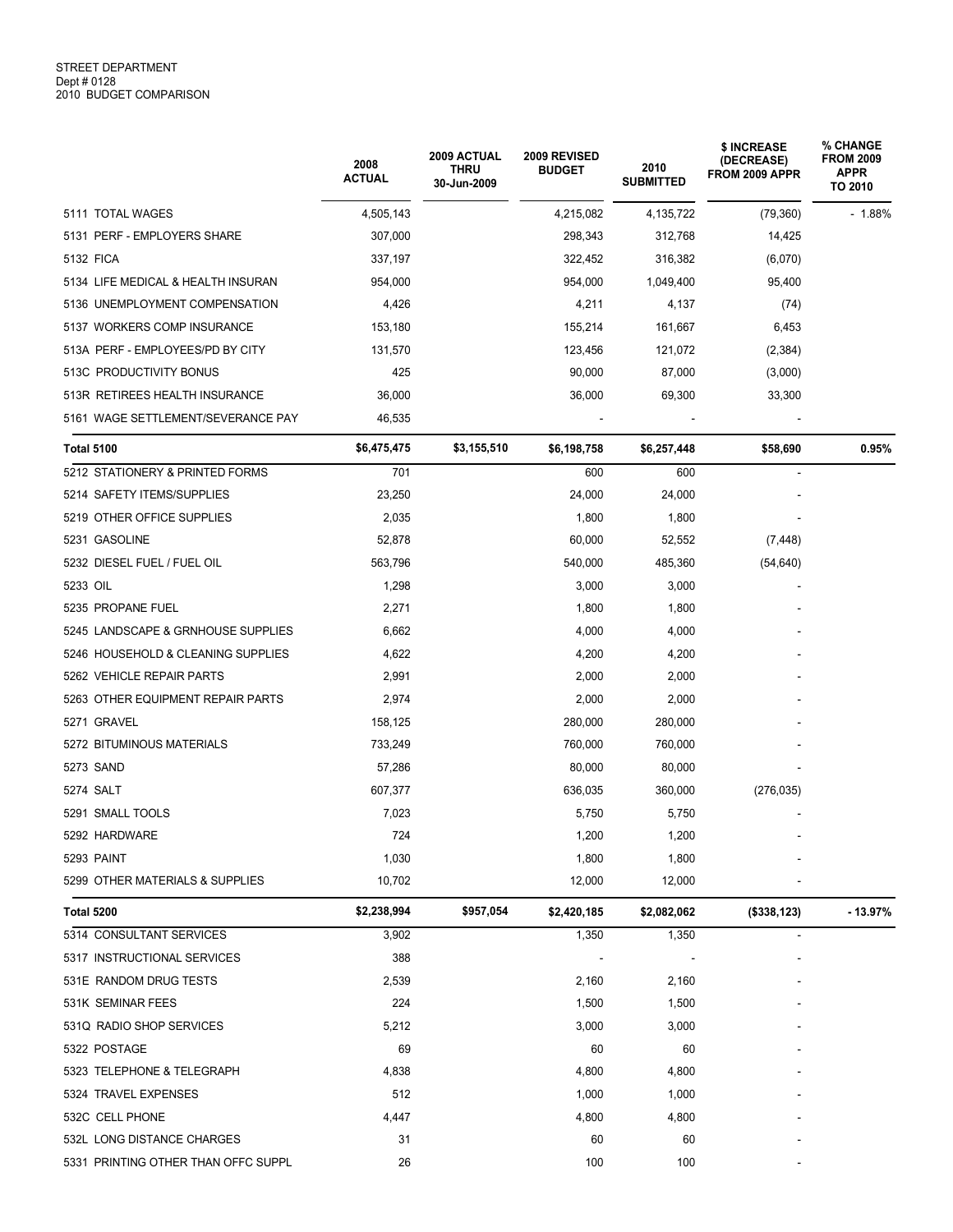## STREET DEPARTMENT<br>Dept # 0128 - 1201 2010 BUDGET COMPARISON

|                                     | 2008<br><b>ACTUAL</b> | 2009 ACTUAL<br><b>THRU</b><br>30-Jun-2009 | 2009 REVISED<br><b>BUDGET</b> | 2010<br><b>SUBMITTED</b> | \$ INCREASE<br>(DECREASE)<br>FROM 2009 APPR | <b>% CHANGE</b><br><b>FROM 2009</b><br><b>APPR</b><br>TO 2010 |
|-------------------------------------|-----------------------|-------------------------------------------|-------------------------------|--------------------------|---------------------------------------------|---------------------------------------------------------------|
| 5332 PUBLIC OF LEGAL NOTICES/ADVTER | 117                   |                                           | 200                           | 200                      |                                             |                                                               |
| 5342 LIABILITY INSURANCE            | 218,646               |                                           | 81,273                        | 126,341                  | 45,068                                      |                                                               |
| 5351 ELECTRICITY                    | 37,169                |                                           | 34,400                        | 34,400                   |                                             |                                                               |
| 5352 NATURAL GAS                    | 116,449               |                                           | 120,000                       | 120,000                  |                                             |                                                               |
| 5353 WATER                          | 2,470                 |                                           | 2,400                         | 2,400                    |                                             |                                                               |
| 5354 SEWAGE                         | 564                   |                                           | 540                           | 540                      |                                             |                                                               |
| 5356 SOLID WASTE DISPOSAL           | 81,290                |                                           | 104,500                       | 104,500                  |                                             |                                                               |
| 5359 STORM WATER SEWER              | 2.748                 |                                           | 3,000                         | 3,000                    |                                             |                                                               |
| 5361 CONTRACTED BLDG & STRUCT REPAI | 4,476                 |                                           |                               |                          |                                             |                                                               |
| 5365 JANITORIAL & LAUNDRY SERVICE   | 25,649                |                                           | 26,400                        | 23,310                   | (3,090)                                     |                                                               |
| 5369 CONTRACTED SERVICE             | 160                   |                                           |                               |                          |                                             |                                                               |
| 536N GARAGE CONTRACT - NONTARGET    | 156,444               |                                           | 126,000                       | 162,002                  | 36,002                                      |                                                               |
| 536T GARAGE CONTRACT - TARGET       | 878,325               |                                           | 914,093                       | 795,090                  | (119,003)                                   |                                                               |
| 5374 OTHER EQUIPMENT RENTAL         | 18,859                |                                           | 17,750                        | 18,000                   | 250                                         |                                                               |
| 5377 CC BUILDING PARKING            | 18                    |                                           |                               |                          |                                             |                                                               |
| 5391 SUBSCRIPTIONS AND DUES         | 4,462                 |                                           | 4,050                         | 4,050                    |                                             |                                                               |
| 5395 GRANTS SUBSIDIES & LOANS       | 60,057                |                                           |                               |                          |                                             |                                                               |
| 5399 OTHER SERVICES AND CHARGES     | 15,384                |                                           | 12,000                        | 12,000                   |                                             |                                                               |
| 539A OPERATING TRANSFER OUT         | 132,000               |                                           | 137,000                       | 137,000                  |                                             |                                                               |
| 539B MASTER LEASE                   | 1,300,253             |                                           | 1,383,325                     | 801,359                  | (581,966)                                   |                                                               |
| <b>Total 5300</b>                   | \$3,077,732           | \$1,438,955                               | \$2,985,761                   | \$2,363,022              | (\$622,739)                                 | $-20.86%$                                                     |
| 5444 PURCHASE OF OTHER EQUIPMENT    | 7,892                 |                                           | 15,000                        | 15,000                   |                                             |                                                               |
| <b>Total 5400</b>                   | \$7,892               | \$6,855                                   | \$15,000                      | \$15,000                 | \$-                                         | 0.00%                                                         |
| Total                               | \$11,800,093          | \$5,558,374                               | \$11,619,704                  | \$10,717,532             | (\$902, 172)                                | $-7.76%$                                                      |